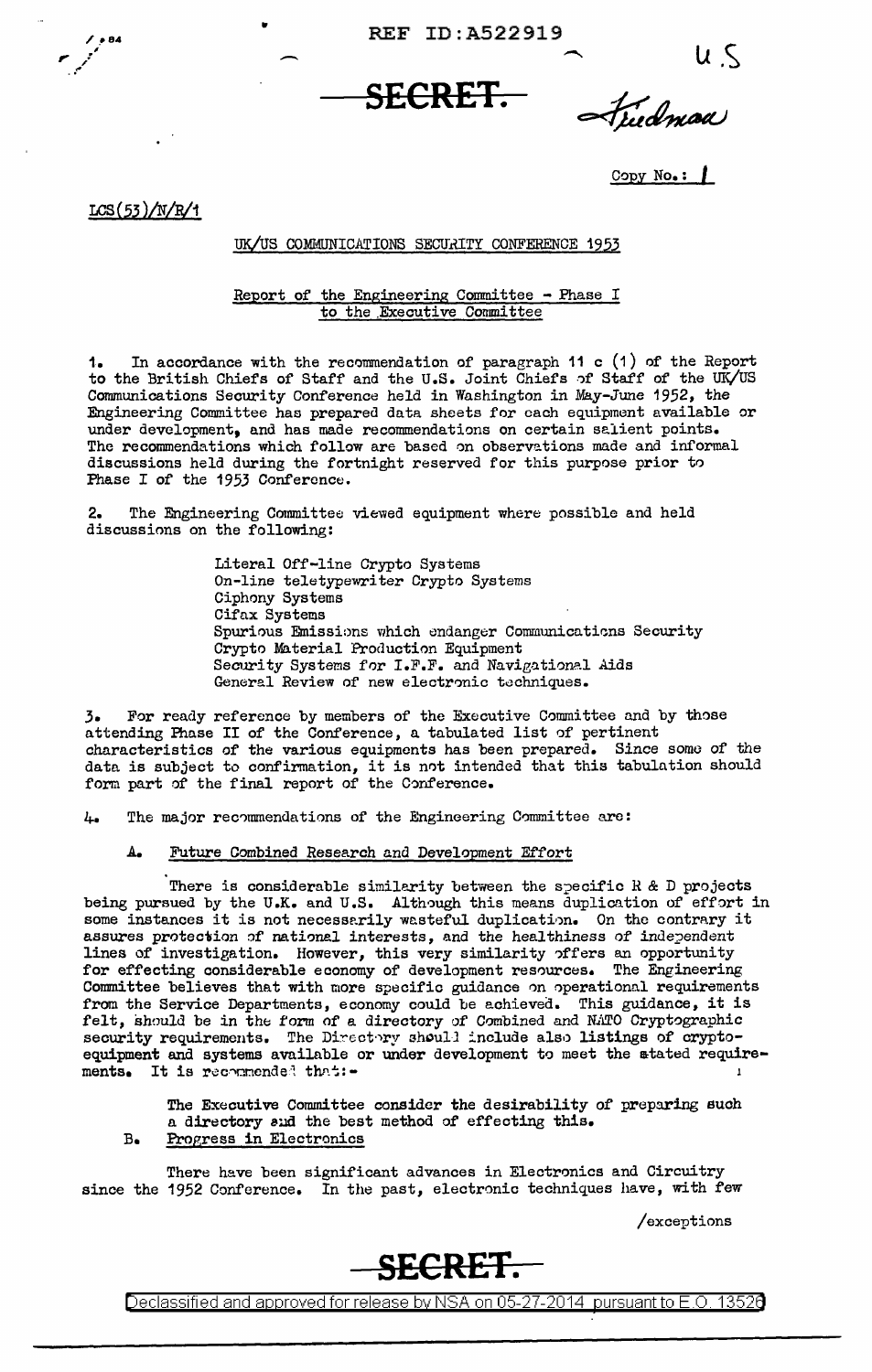

exceptions, been adopted only where the speed of operation would preclude the use of electromechanical methods. Electronic methods are now being explored for application to On-line Teletypewriter Cypher Systems and even to some off-line Literal Cypher Systems.

It is recommended that the Service Departments be informed of this trend and of the fact that it will have a profound effect upon crypto-operations, supply, and maintenance as they are practised to-day. Of these changes, those which affect the training of maintenance personnel are probably the most difficult. Because of this, thought and planning should be started now by the Services if they are to be in a position to enjoy the full benefit of the advantages offered by electronic crypto-equipments when they become available.

## C. Co-ordination of Cryptographic and Communications Equipment Development

The present practice of almost independent development of cryptographic equipment and certain forms of communications equipment has usually led to incompatibility of one with the other. In order that compatibility may be achieved it is essential that such communications security as is required should be considered an integral part of the communications requirement at the time when the Staff and Operational Specifications and or Military characteristics are being formulated. This is necessary so that the cryptographic equipment may be designed to suit the requirements of the communications system or, where necessary, the communications equipment and practices may be adjusted to make possible the utilisation of an acceptable cryptographic system.

It is recommended that the necessary steps be taken to ensure that this course of action is adopted by all concerned.

#### $D<sub>a</sub>$ Operating and Maintenance

.-

The development authority must maintain close co-ordination with the User Services so that the operating and maintenance requirements are made known at all stages in the development, Thus, Users may weigh the need for the equipment against the maintenance and training requirements and, if necessary, the development authority may adjust the design to meet the operating and maintenance problem.

It is recommended that there *e* consultation between the development engineers and the Service engineers and communicators as early as possible in the process of development of each equipment in order to achieve these ends.

## E. Spurious Emissions which endanger Communications Security

The Committee agree that radiation, conduction and induction from communication and crypto devices are very grave sources of insecurity.

Although investigations are by no means complete it is recommended

 $that:-$ 

- (i) All cryptographic equipment using teletypewriter ancillaries and/or sequential signalling of clear text or key be considered insecure up to a distance of at least 200 ft. in any direction from the equipment, unless the equipment has been specially protected.
- (ii) That all crypto systems and ancillaries be investigated at high priority, to protect them and ensure that appropriate rules can be formulated for their use and siting.
- (iii) That future equipments be designed to be free from such spurious emissions,

**SECRET.** /F.